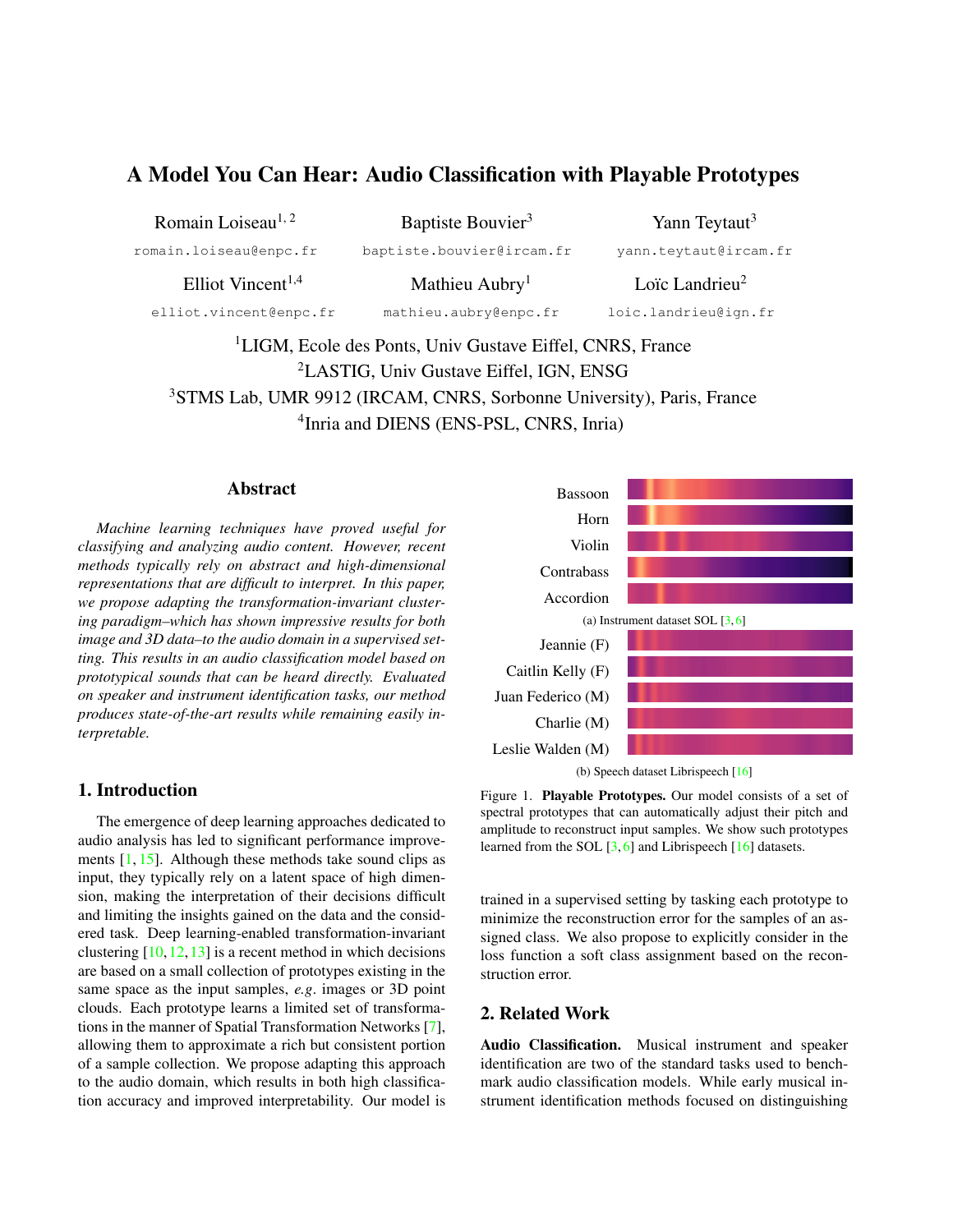<span id="page-1-1"></span><span id="page-1-0"></span>

Figure 2. Method overview. Given an input sound, we predict for each prototype a *gain* and *pitch* shift at each time stamp to generate the output. Prototypes and transformations are learned jointly using both reconstruction and classification losses.

individual tones achieved appreciable precision, support vector machine operating on spectro-temporal sound representations can reach almost perfect accuracy. As shown in [\[4\]](#page-3-7), the supervised classification of instruments playing individual notes could be considered solved [\[11\]](#page-3-8). Similarly, speaker identification is mostly handled by convolutional and/or recurrent neural networks [\[2\]](#page-3-9), and also achieve almost perfect performances [\[21\]](#page-4-2). However, these models rely on complex and abstract latent representations that are not easily—if at all—interpretable, and cannot be visualized as spectrograms or heard in the audio domain.

Prototype-Based Methods. Auto-Encoders [\[17,](#page-4-3)[20\]](#page-4-4) learn a compact latent representation and are supervised by a reconstruction task. Through regularization(s) and/or constraint(s), the latent space can be made fit for various tasks such as classification [\[14\]](#page-3-10). Yet, despite this controllable structure, the learned features remain mostly noninterpretable. Inspired by the literature on images [\[9\]](#page-3-11), the authors of [\[22\]](#page-4-5) propose to generate prototypes from the latent space with a frequency-dependent similarity measure between the prototypes and the latent code. This similarity can then be used for speech, music, and environmental sound classification. However, since the prototypes are not in the audio domain, their interpretability remains limited.

Transformation-Invariant Modeling. Deep transformation invariant clustering [\[12\]](#page-3-2) learns explicit prototypes in input space. Each prototype is equipped with dedicated transformation networks, allowing a small set of prototypes to faithfully represent a large collection of samples. The resulting models can be used for downstream tasks such as classification  $[12]$ , few-shot segmentation  $[10]$ , and even multi-object instance discovery [\[13\]](#page-3-3). Jaderberg *et al*. [\[7\]](#page-3-4) also proposes to learn differentiable transformations in input space, but applies them to the input instead of learned prototypes. We propose to extend these ideas to the audio domain by learning prototypical spectrograms along with adapted transformations.

# 3. Method

We consider a set of N audio clips  $x_1, \dots, x_N$ , each characterized by their log-mel-spectrogram with  $T$  time steps and F mel-frequency bins. The samples are annotated with class labels  $l_1, \dots, l_N$ . Our goal is to learn a set of K interpretable prototypes in spectral space to explore datasets and perform classification. We equip each prototype with a set of dedicated transformation networks, that are jointly trained to reconstruct audio samples from given classes. The predicted transformations affect specific characteristics of the prototypes, such as amplitude and pitch, allowing for the faithful approximation of a wide variety of samples by each prototype. As a consequence, prototypes can learn to represent more meaningful audio attributes, such as timbre or intonations.

## 3.1. Deep Transformation-Invariant Prototyping

We learn a set of  $K$  prototypes  $P_k \in \mathbb{R}^F$ , each associated with two transformation networks  $\mathcal{T}_k^{\text{gain}}$  and  $\mathcal{T}_k^{\text{pitch}}$ . Each transformation  $\mathcal{T}_k$  takes an audio sample x as input and predicts a transformation in the spectral domain for each time step  $t$  of the input. The resulting transformations are then applied sequentially to the prototype  $P_k$  for each time step to define the reconstruction  $\mathcal{R}_k(x)$ :

$$
\mathcal{R}_k(x)[t] = \mathcal{T}_k^{\text{pitch}}(x)[t] \circ \mathcal{T}_k^{\text{gain}}(x)[t] (P_k) , \qquad (1)
$$

where  $[t]$  denotes the t-th timestamp of a spectrogram, or the spectral transformation to be applied at the t-th time step. We propose to use two different transformations:

• **Amplification.** A given prototype should be able to reconstruct samples independently of their amplitude. We define a transformation  $\mathcal{T}_k^{\text{gain}}$  that maps an audio sample x to a gain  $\mathbf{G}_k(x)[t] \in \mathbb{R}$  for each t, which we add to all frequencies of the log-mel-spectrogram  $P_k$ . This corresponds to adapting the *amplitude* of the prototype to an input sample.

• Pitch Shifting. A single prototype is expected to reconstruct samples independently of their pitch. We define  $\mathcal{T}_k^{\text{pitch}}$ , which produces a pitch shift  $\mathbf{P}_k(x)[t] \in [1/2, 2]$  for each time stamp  $t$ . We use this value to stretch the spectrogram using linear interpolation along the spectral axis.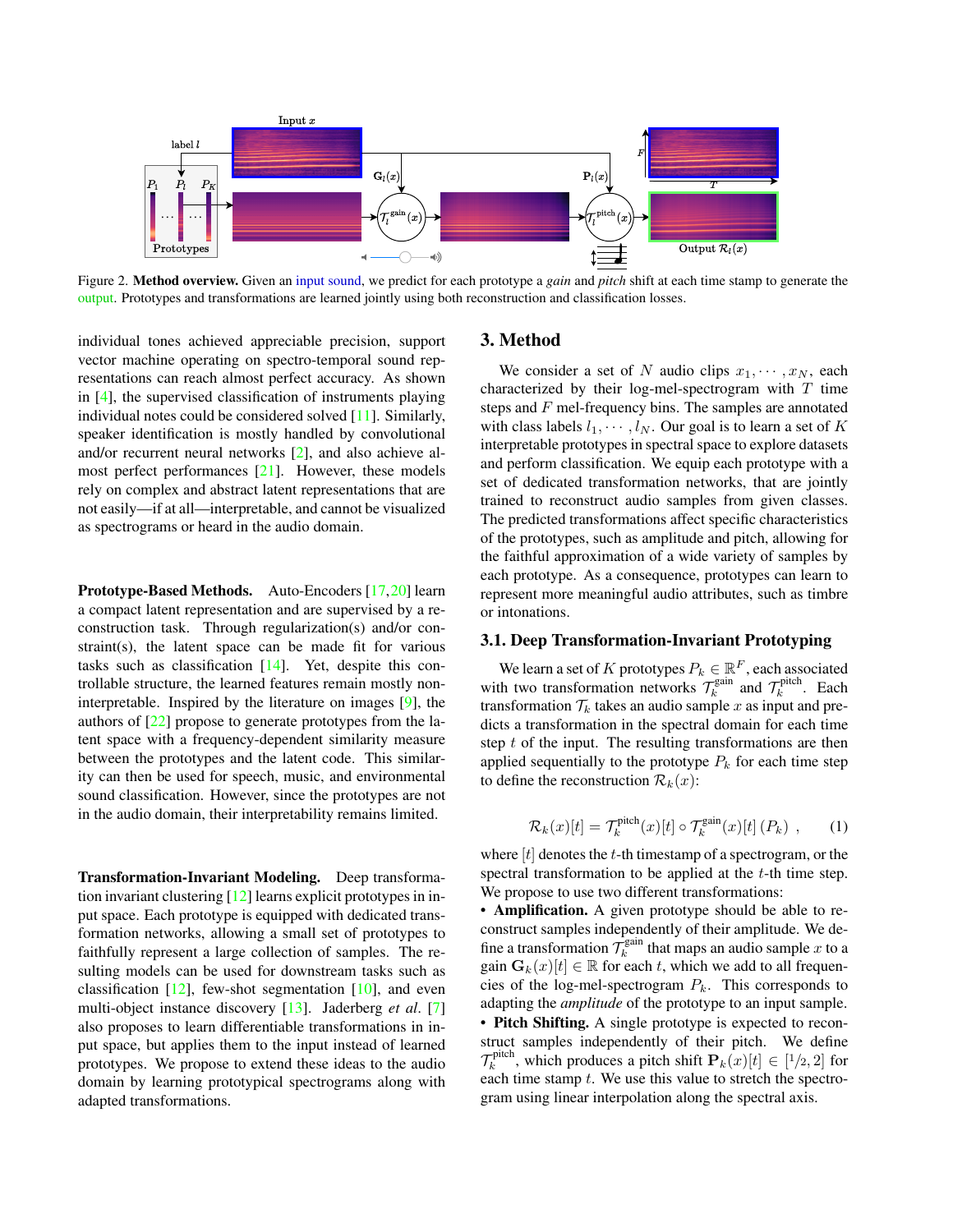|                       | OA.  | AA   |     |
|-----------------------|------|------|-----|
| $SOL$ [3, 6]          |      |      |     |
| Direct Classification | 97.8 | 94.8 |     |
| APNet $[22]$          | 95.3 | 91.3 | 0.1 |
| Ours                  | 99.5 | 96.3 | 4.0 |
| LibriSpeech $[16]$    |      |      |     |
| Direct Classification | 99.4 | 99.5 |     |
| APNet $[22]$          | 97.8 | 97.8 | 0.2 |
| mrs                   | 99.9 | 99.9 | 31  |

<span id="page-2-1"></span><span id="page-2-0"></span>Table 1. Results. Accuracy and reconstruction error computed on the test sets of SOL  $[3, 6]$  $[3, 6]$  $[3, 6]$  and LibriSpeech  $[16]$ .

## 3.2. Loss Functions

Each class is assigned a prototype and its associated transformation networks which are trained to reconstruct all samples from this class. We measure the quality of a reconstruction as the average  $\ell_2$  distance between the input spectrogram and the transformed prototype for all time steps. For an input audio sample  $x$  of class  $l$ , we define the following reconstruction loss:

$$
\mathcal{L}_{\text{rec}}(x,l) = \frac{1}{T} \sum_{t=1}^{T} ||x[t] - \mathcal{R}_l(x)[t]||^2.
$$
 (2)

To better encourage the prototypes to discriminate between classes, we propose to jointly optimize the reconstruction loss and the cross-entropy between the true label and the soft minimum of the reconstruction error:

$$
\mathcal{L}_{ce}(x,l) = -\log\left(\frac{\exp\left(-\beta \mathcal{L}_{rec}\left(x,l\right)\right)}{\sum_{k=1}^{K} \exp\left(-\beta \mathcal{L}_{rec}\left(x,k\right)\right)}\right), \quad (3)
$$

where  $\beta$  is a learnable parameter corresponding to the inverse temperature in the softmin. To train our network, we use a weighted sum of both losses:

$$
\mathcal{L}(x,l) = \sum_{n=1}^{N} \mathcal{L}_{\text{rec}}(x_n, l_n) + \lambda_{\text{ce}} \mathcal{L}_{\text{ce}}(x_n, l_n) , \quad (4)
$$

with  $\lambda_{ce}$  an hyperparameter set to 0.01. At test time, we can perform classification by predicting for a sample  $x$  the prototype that provides the best reconstruction. The models  $\mathcal{R}_k$ are trained for classification through the supervision of their reconstruction error. Our method is detailed in Figure [2.](#page-1-0)

#### 3.3. Parameterization and Training Details

We implement functions G and P as one-dimensional convolutional U-Net style networks [\[18\]](#page-4-6) operating on the temporal dimension. To save parameters, both transformation networks share the same encoder. The prototypes  $P_1, \cdots, P_K$  and the inverse temperature  $\beta$  are directly learnable parameters of the model.

We ensure the stability of our model by gradually increasing its complexity along the training procedure. We first learn prototypes without any transformation. After convergence, we sequentially equip each prototype with a gain transformation and pitch-shifting.

We use the ADAM [\[8\]](#page-3-12) optimizer with a learning rate of 10−<sup>4</sup> , and a weight decay of 10−<sup>6</sup> for the transformation networks and 0 for the prototypes and  $\beta$  parameter.

#### 4. Experiments

Datasets. We evaluate our method for classification and reconstruction tasks on the following two datasets:

• SOL [\[3,](#page-3-5) [6\]](#page-3-6). This dataset contains 24 450 samples of individual notes played with various playing techniques by 33 different instruments and sampled at 44.1kHz. We evaluate instrument classification.

• Librispeech [\[16\]](#page-4-1). This 1000-hour corpus contains English speech sampled at 16kHz. We selected the 128 predominant speakers from the train-clean-360 set. We evaluate speaker classification.

For both datasets, we randomly selected 70% of the clips for training, 10% for validation, and 20% for testing.

Metrics. To assess the quality of our model, we report the following metrics:

• Overall Accuracy (OA). Percentage of input samples correctly classified by our model, *i.e*. best reconstructed by the prototype assigned to their true class.

• Average Accuracy (AA). Average of the classwise accuracy, computed across classes without weights.

• Reconstruction error  $(\mathcal{L}_{rec})$ . To assess the quality of the reconstruction, we also report the reconstruction error  $\mathcal{L}_{\text{rec}}$ .

Baselines. To put the performance of our method in context, we trained a temporal convolutional network to classify log-mel-spectrograms. We supervise this network with the cross-entropy on the labels. This network, which does not provide a reconstruction error, is called *Direct Classification*. We also evaluated the APNet [\[22\]](#page-4-5) approach on our datasets. However, this method is limited in its interpretability, as it relies on latent prototypes and uses a fully connected layer to classify samples based on their similarity to the prototypes.

# 4.1. Quantitative Results

As shown in Table [1,](#page-2-0) our method reaches near perfect accuracy for both datasets. We observe that APNet [\[22\]](#page-4-5) reaches better reconstruction scores than our model. This is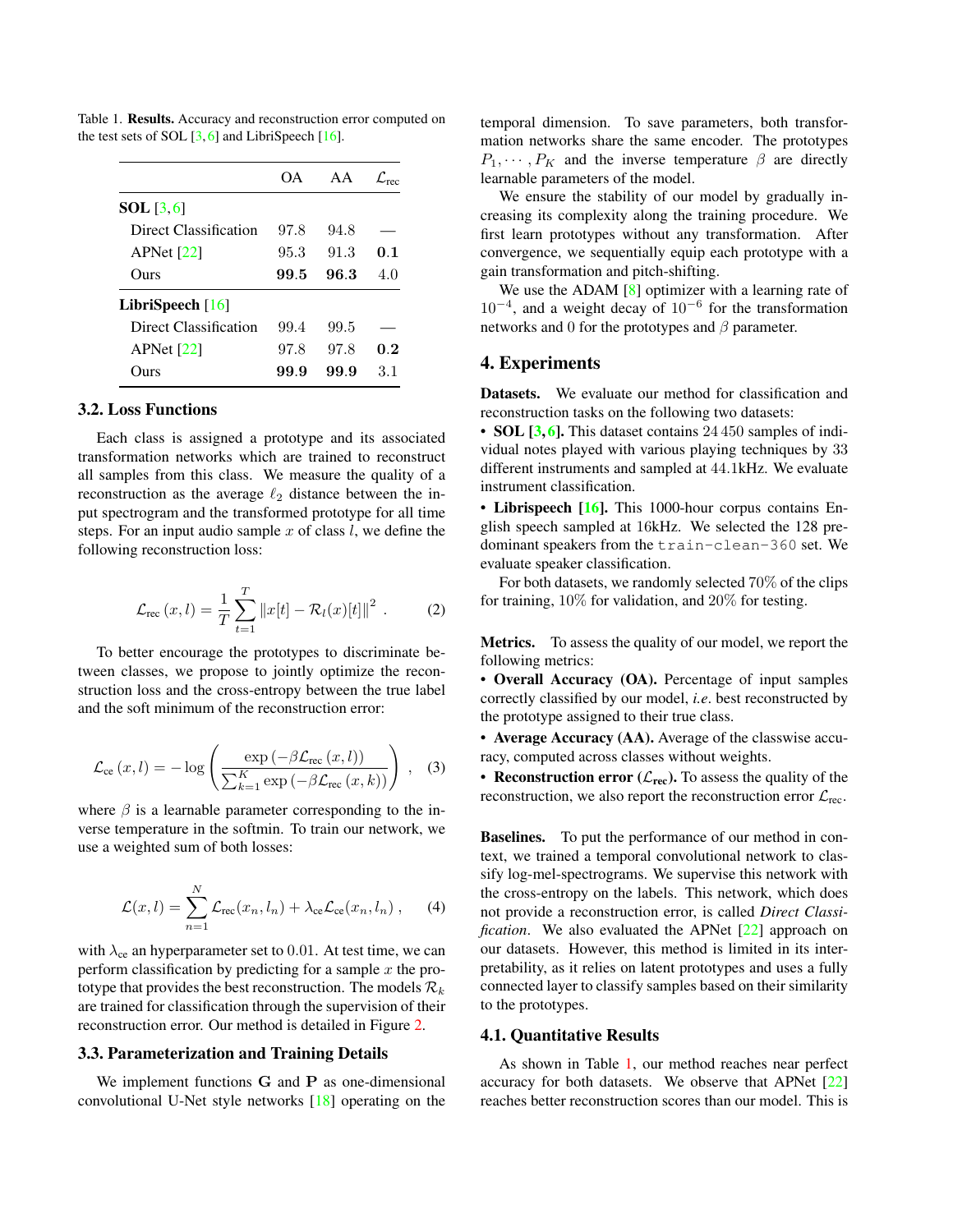<span id="page-3-16"></span><span id="page-3-14"></span>

(a) SOL  $[3, 6]$  $[3, 6]$  $[3, 6]$  (b) Librispeech  $[16]$ 

Figure 3. **Reconstruction of input clips.** For each input sample (top), we show the reconstruction provided by the model (middle) and the error (bottom). Note how the timbre of the speaker or instrument is well represented, as the model provides reconstructions of the inputs for varying pitches. This leads to an insightful characterization of each instrument or speaker.

expected as APNet uses an encoder-decoder network which can learn rich transformations to and from the latent space. In contrast, we restrict the scope of the spectral transformations to learn prototypes that can only reconstruct meaningfully samples from their assigned class. However, our model is still capable of producing faithful reconstructions, which would be suitable for audio generation tasks (see Sec. [4.2\)](#page-3-13).

## <span id="page-3-13"></span>4.2. Qualitative Results

Prototypes learn to reconstruct and recognize the origin of audio samples obtained under various conditions: different notes, techniques, words, etc. Furthermore, our model automatically adjusts pitch and amplitude to fit an input sound. Consequently, prototypes learn characteristics of their assigned class that go beyond simple harmonic components (see Figure [3\)](#page-3-14). Instead, our model captures elements of the timbre, such as their spectral envelopes [\[19\]](#page-4-7), as seen in Figure [1.](#page-0-0) This opens the way to further tasks such as sound analysis [\[19\]](#page-4-7) and timbre transfer [\[5\]](#page-3-15).

# 5. Conclusion

We presented a new approach to audio understanding by representing large collections of audio clips with few prototypes equipped with learned transformation networks. Our model produces concise, expressive, and interpretable overviews of raw audio clips while retaining state-of-the-art results for audio classification tasks.

## 6. Acknowledgements

This work was supported in part by ANR project READY3D ANR-19-CE23-0007 and was granted access to the HPC resources of IDRIS under the allocation 2022- AD011012096R1 made by GENCI. We thank Theo Deprelle, Nicolas Gonthier, Tom Monnier and Yannis Siglidis for inspiring discussions and valuable feedback.

## References

- <span id="page-3-0"></span>[1] Jakob Abeßer. A review of deep learning based methods for acoustic scene classification. *Applied Sciences*, 2020. [1](#page-0-1)
- <span id="page-3-9"></span>[2] Zhongxin Bai and Xiao-Lei Zhang. Speaker recognition based on deep learning: An overview. *Neural Networks*, 2021. [2](#page-1-1)
- <span id="page-3-5"></span>[3] Guillaume Ballet, Riccardo Borghesi, Peter Hoffmann, and Fabien Lévy. Studio online 3.0: An internet "killer application" for remote access to IRCAM sounds and processing tools. In *Journées d'Informatique Musicale*, 1999. [1,](#page-0-1) [3,](#page-2-1) [4](#page-3-16)
- <span id="page-3-7"></span>[4] DG Bhalke, CB Rao, and Dattatraya S Bormane. Automatic musical instrument classification using fractional fourier transform based-MFCC features and counter propagation neural network. *Journal of Intelligent Information Systems*, 2016. [2](#page-1-1)
- <span id="page-3-15"></span>[5] Russell Sammut Bonnici, Charalampos Saitis, and Martin Benning. Timbre transfer with variational auto encoding and cycle-consistent adversarial networks. *arXiv:2109.02096*, 2021. [4](#page-3-16)
- <span id="page-3-6"></span>[6] Carmine Emanuele Cella, Daniele Ghisi, Vincent Lostanlen, Fabien Lévy, Joshua Fineberg, and Yan Maresz. Orchidea-SOL: a dataset of extended instrumental techniques for computer-aided orchestration. *ICMC*, 2020. [1,](#page-0-1) [3,](#page-2-1) [4](#page-3-16)
- <span id="page-3-4"></span>[7] Max Jaderberg, Karen Simonyan, and Andrew Zisserman. Spatial transformer networks. *NeurIPS*, 2015. [1,](#page-0-1) [2](#page-1-1)
- <span id="page-3-12"></span>[8] Diederik P Kingma and Jimmy Ba. Adam: A method for stochastic optimization. *ICLR*, 2015. [3](#page-2-1)
- <span id="page-3-11"></span>[9] Oscar Li, Hao Liu, Chaofan Chen, and Cynthia Rudin. Deep learning for case-based reasoning through prototypes: neural network that explains its predictions. In *AAAI*, 2018. [2](#page-1-1)
- <span id="page-3-1"></span>[10] Romain Loiseau, Tom Monnier, Mathieu Aubry, and Loïc Landrieu. Representing Shape Collections with Alignment-Aware Linear Models. In *3DV*, 2021. [1,](#page-0-1) [2](#page-1-1)
- <span id="page-3-8"></span>[11] Vincent Lostanlen, Joakim Andén, and Mathieu Lagrange. Extended playing techniques: the next milestone in musical instrument recognition. In *International Conference on Digital Libraries for Musicology*, 2018. [2](#page-1-1)
- <span id="page-3-2"></span>[12] Tom Monnier, Thibault Groueix, and Mathieu Aubry. Deep Transformation-Invariant Clustering. In *NeurIPS*, 2020. [1,](#page-0-1) [2](#page-1-1)
- <span id="page-3-3"></span>[13] Tom Monnier, Elliot Vincent, Jean Ponce, and Mathieu Aubry. Unsupervised Layered Image Decomposition into Object Prototypes. In *ICCV*, 2021. [1,](#page-0-1) [2](#page-1-1)
- <span id="page-3-10"></span>[14] Javier Naranjo-Alcazar, Sergi Perez-Castanos, Pedro Zuccarello, Fabio Antonacci, and Maximo Cobos. Open set audio classification using autoencoders trained on few data. *Sensors*, 2020. [2](#page-1-1)